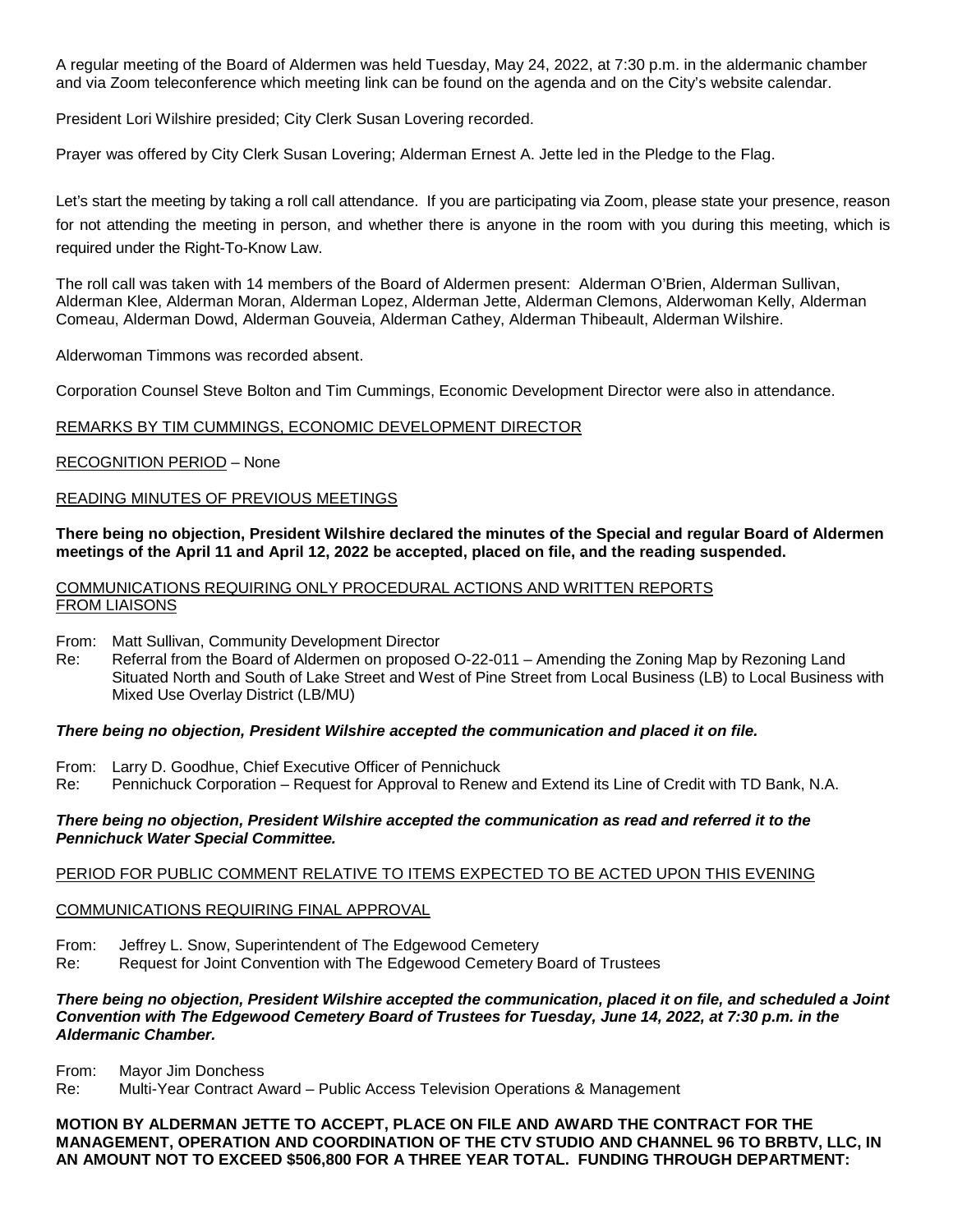#### **COMMUNITY TELEVISION; FUND: 55699 OTHER CONTRACTED SERVICES/PEG ACCESS CHANNELS SPECIAL REVENUE FUND MOTION CARRIED**

From: Mayor Jim Donchess<br>Re: Multi-Year Contract A Multi-Year Contract Award - Generator Maintenance for the Energy Recovery Facility

#### **MOTION BY ALDERMAN KLEE TO APPROVE THE ENERGY RECOVERY GENERATOR 3-YEAR MAINTENANCE CONTRACT WITH SOUTHWORTH-MILTON, INC. (MILTON CAT) OF MILFORD, MA, IN AN AMOUNT NOT TO EXCEED \$277,014.06. FUNDING WILL BE THROUGH DEPARTMENT: 169 WASTEWATER; FUND: WASTEWATER; ACCOUNT CLASSIFCIATION: 54 PROPERTY SERVICES. MOTION CARRIED**

From: Mayor Jim Donchess

Re: Multi-Year Contract Award - Engineering Consulting at the Nashua Landfill

**MOTION BY ALDERMAN COMEAU TO APPROVE A THREE YEAR CONTRACT FOR GENERAL ENGINEERING SERVICES FOR THE CITY OF NASHUA'S LANDFILLS COVERING FY23 – FY25 AT AN ANNUAL COST NOT TO EXCEED \$220,000 TO SANBORN HEAD & ASSOCIATES OF CONCORD, NH, PENDING APPROVAL OF THE FY23 OPERATING BUDGET. THE TERM OF THIS CONTRACT WILL BE FROM JULY 1, 2022 THROUGH JUNE 30, 2025. FUNDING WILL BE THROUGH: DEPARTMENT: 168 SOLID WASTE; FUND: SOLID WASTE; ACCOUNT CLASSIFICATION: 53 PROFESSIONAL AND TECHNICAL SERVICES MOTION CARRIED**

From: Mayor Jim Donchess Re: Multi-Year Contract Award – Cybersecurity Software License & Maintenance

**MOTION BY ALDERMAN GOUVEIA TO APPROVE, PLACE ON FILE, AND AWARD THE FOUR-YEAR CONTRACT FOR THE NEXT COMPONENT TO ENHANCE THE CITY'S CYPBERSECUIRTY ARSENAL TO CONTINENTAL RESOURCES, INC. IN AN AMOUNT NOT TO EXCEED \$282,054. FUNDING WILL BE THROUGH: DEPARTMENT: 122 INFORMATION TECHNOLGY; FUND: 54407 SOFTWARE MAINTENANCE - \$270,302 AND 71228 COMPUTER SOFTWARE - \$11,752/GENERAL FUND MOTION CARRIED**

From: Tim Cummings, Economic Development Director<br>Re: ARPA Funding Framework **ARPA Funding Framework** 

*There being no objection, President Wilshire accepted the communication as read and referred it to the Human Affairs Committee.*

PETITIONS - None

#### NOMINATIONS, APPOINTMENTS AND ELECTIONS

Appointments by the Mayor

Nashua Arts Commission

| Joseph Olefirowicz<br>35 Newbury Street<br>Nashua, NH 03060  | Term to Expire: May 31, 2025 |  |
|--------------------------------------------------------------|------------------------------|--|
| Deanna Hoying<br>361 Whitford Street<br>Manchester, NH 03104 | Term to Expire: May 31, 2025 |  |
| Lauren Spira-Savett<br>39 Coburn Avenue<br>Nashua, NH 03063  | Term to Expire: May 31, 2025 |  |

Cultural Connections Committee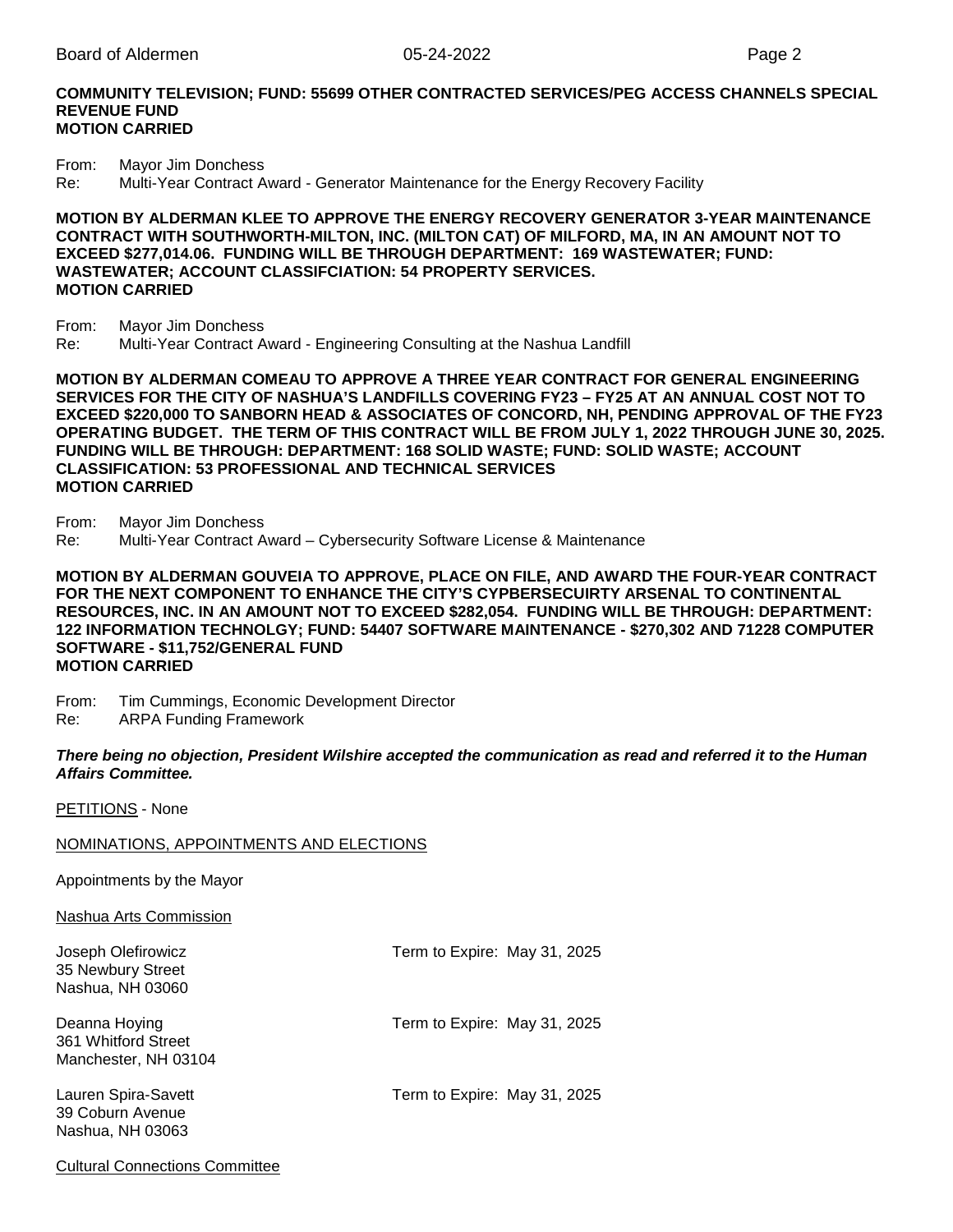59 Robinson Road Hudson, NH 03051

Claudia Decker Term to Expire: May 24, 2025

There being no objection, President Wilshire accepted the nominations and referred them to the Personnel/Administrative Affairs Committee.

#### REPORTS OF COMMITTEE

Task Force……………………………………………………………………………………… 03/30/2022, 03/31/2022

There being no objection, President Wilshire declared the reports of the March 30 and March 31, 2022 Task Force be accepted and placed on file.

Joint Meeting – Committee on Infrastructure and Planning & Economic Development Committee……………………………………………………………………………………….. 03/30/2022, 03/31/2022

There being no objection, President Wilshire declared the reports of the March 30 and March 31, 2022 Joint Meeting of Committee on Infrastructure and Planning & Economic Development Committee be accepted and placed on file.

Special Budget Review Committee…………………………………………………………………….. 04/11/2022

There being no objection, President Wilshire declared the report of the April 11, 2022 Special Budget Review Committee be accepted and placed on file.

#### **There being no objection, President Wilshire suspended the rules to allow for the oral report of the Budget Review Committee meeting held last night regarding proposed Resolution R-22-032.**

Alderman Dowd gave an oral report of the Budget Review Committee meeting of May 23, 2022 with respect to Resolution R-22-032.

#### CONFIRMATION OF MAYOR'S APPOINTMENTS - None

#### UNFINISHED BUSINESS – RESOLUTIONS

# **R-22-032**

Mayor Jim Donchess Alderman Richard A. Dowd Alderman-at-Large Michael B. O'Brien, Sr. Alderman John Sullivan Alderman Patricia Klee Alderman-at-Large Melbourne Moran, Jr. Alderman Thomas Lopez Alderman Alex Comeau Alderman Derek Thibeault Alderman-at-Large Lori Wilshire

#### **APPROVING THE COST ITEMS OF A COLLECTIVE BARGAINING AGREEMENT BETWEEN THE NASHUA BOARD OF EDUCATION AND THE NASHUA TEACHERS' UNION, LOCAL 1044, AFT, AFL-CIO, UNIT D, FOOD SERVICE WORKERS FROM SEPTEMBER 1, 2021 THROUGH AUGUST 31, 2024**

Given its second reading;

### **MOTION BY ALDERMAN DOWD FOR FINAL PASSAGE OF R-22-032 MOTION CARRIED**

Resolution R-22-032 declared duly adopted.

#### UNFINISHED BUSINESS – ORDINANCES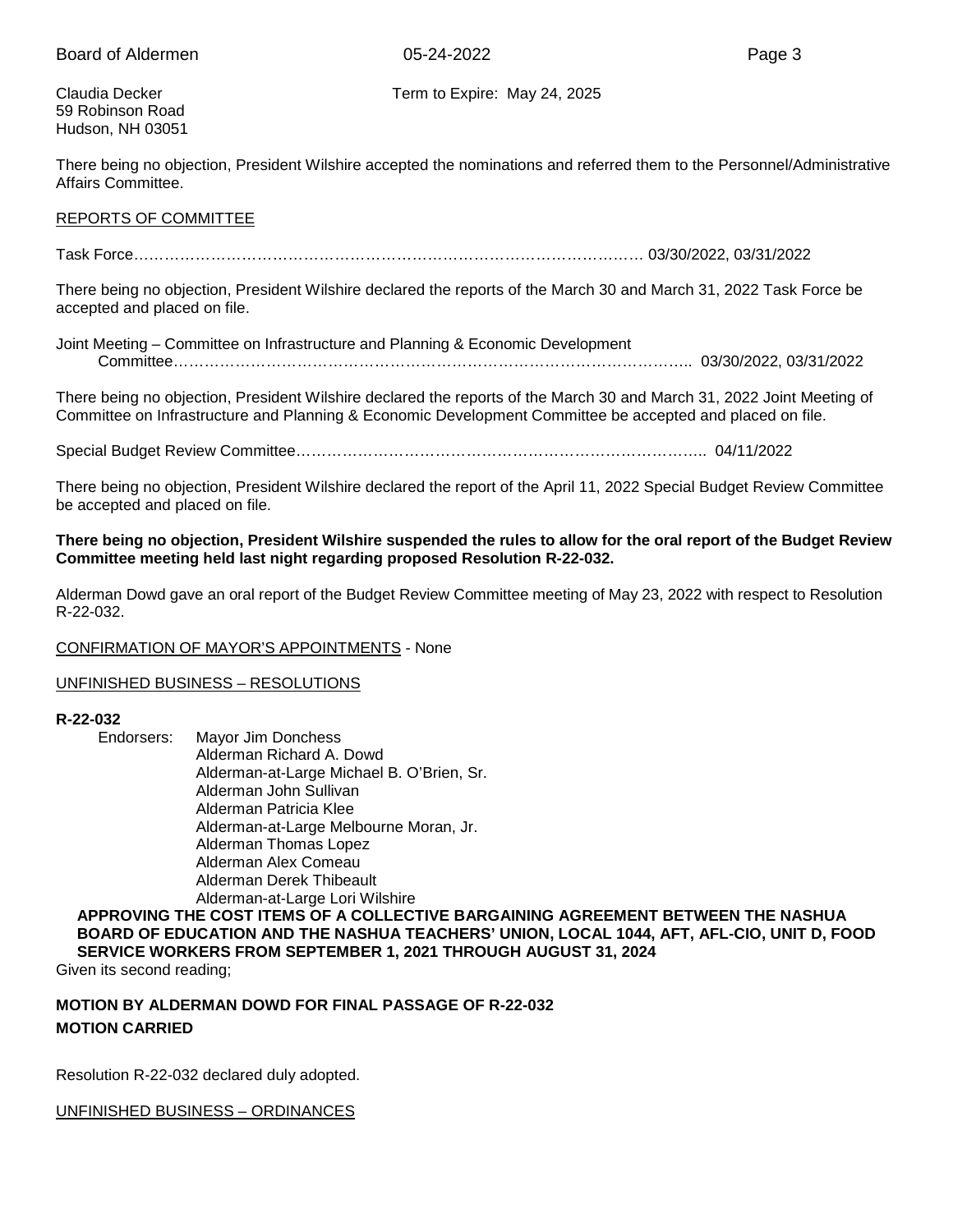#### **O-22-011**

Endorsers: Alderman Alex Comeau Alderman-at-Large Michael B. O'Brien, Sr. Alderman John Sullivan Alderman-at-Large Melbourne Moran, Jr. Alderman-at-Large Ben Clemons Alderman Tyler Gouveia Alderman John Cathey

#### **AMENDING THE ZONING MAP BY REZONING LAND SITUATED NORTH AND SOUTH OF LAKE STREET AND WEST OF PINE STREET FROM LOCAL BUSINESS (LB) TO LOCAL BUSINESS WITH MIXED USE OVERLAY DISTRICT (LB/MU)**

Given its second reading;

### **MOTION BY ALDERMAN MORAN FOR FINAL PASSAGE OF O-22-011 MOTION CARRIED**

Ordinance O-22-011 declared duly adopted.

NEW BUSINESS – RESOLUTIONS

#### **R-22-036**

Endorsers: Alderman Patricia Klee Alderman-at-Large Michael B. O'Brien, Sr. Alderman Richard A. Dowd Alderman-at-Large Melbourne Moran, Jr. Alderman Derek Thibeault Alderman-at-Large Lori Wilshire

## **AUTHORIZING PENNICHUCK CORPORATION TO RENEW AND EXTEND ITS LINE OF CREDIT WITH TD BANK,**

#### **N.A.**

Given its first reading; Assigned to the PENNICHUCK WATER SPECIAL COMMITTEE by President Wilshire

#### **R-22-037**

Endorsers: Mayor Jim Donchess Alderman-at-Large Michael B. O'Brien, Sr. Alderman John Sullivan Alderman Patricia Klee Alderman-at-Large Melbourne Moran, Jr. Alderman Thomas Lopez Alderman Richard A. Dowd Alderman Derek Thibeault Alderman-at-Large Lori Wilshire

#### **RELATIVE TO THE ACCEPTANCE OF \$1,031,630 FROM THE STATE OF NEW HAMPSHIRE DEPARTMENT OF HEALTH AND HUMAN SERVICES INTO VARIOUS PUBLIC HEALTH AND COMMUNITY SERVICES GRANT ACTIVITIES**

Given its first reading; Assigned to the HUMAN AFFAIRS COMMITTEE by President Wilshire

#### **R-22-038**

Endorsers: Mayor Jim Donchess Alderman-at-Large Michael B. O'Brien, Sr. Alderman Patricia Klee Alderman-at-Large Melbourne Moran, Jr. Alderman Thomas Lopez Alderman-at-Large Ben Clemons Alderwoman-at-Large Shoshanna Kelly Alderman Alex Comeau Alderman Richard A. Dowd Alderman Tyler Gouveia Alderman John Cathey Alderman Derek Thibeault